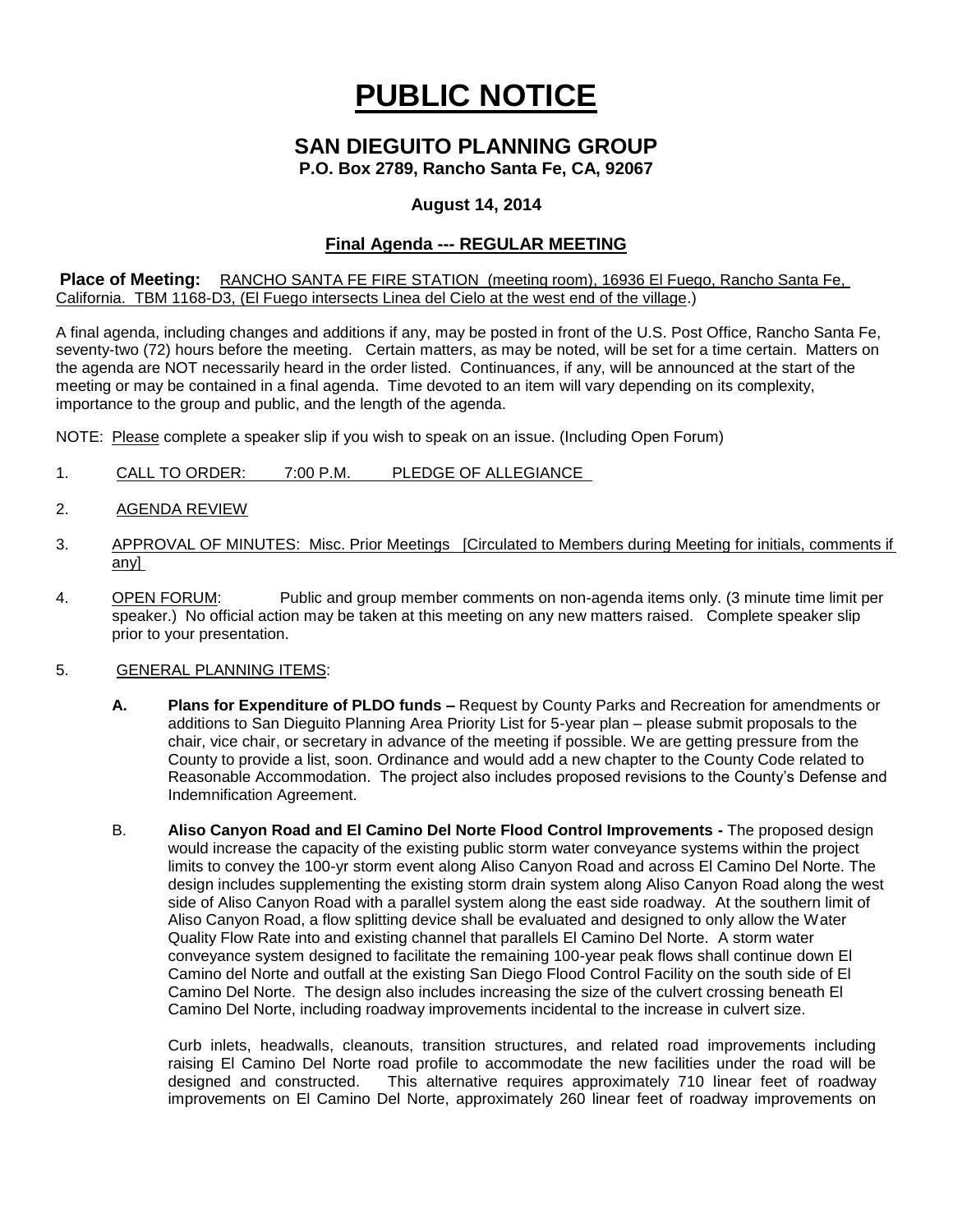Lago Lindo and driveway revisions for affected neighboring properties. Presenter: Nael Areigat, Public Works/Capital Improvements Division, County of San Diego 858-694-2815

C. **Review draft SDPG letter, prepared by Mid Hoppenrath, to LAFCO** concerning community issues related to the annexation of unincorporated Harmony Grove parcels into the City of Escondido for the extension of Citracado Parkway. SDPG member: Mid Hoppenrath, 760.747.1145.

#### 6. MAJOR PROJECTS AND LAND USE ITEMS:

- A. **PDS 2014 MUP 14-019-PLN 346, PDS 2014 SP 13-001 PLN-TM, PDS 2014 MUP 14-019-PLN 399S, MUP 14-019-PLN 346S – EDEN HILLS** – Administrative Permit for Major Use Permit for sewer system to service 334 homes in proposed Eden Hills development. Applicant: Melissa Krause, Fuscoe Engineering, representative for The Eden Hills Project Owner, LLC; PDS Planner: Beth Ehsan 858-694- 3103; SDPG Member: Kevin Barnard 858-688-1700
- B. **PDS 2013 STP 13-030** located at 17505 Camino Brisa Del Mar in San Diego. Site plan for 4,732 sf twostory family home on 2.5 acres. APN 678-070-17 Applicant: Phil Gaitaud representing Robert Riddle; PDS Planner Melanie Tylke 858-694-3721; SDPG member: Chaco Clotfelter 858-342-3050
- C. **PDS 2014- STP 14-014 located at 9 Camelot Knolls Parcel 4 & Artesian Road** Site plan for 5,959 sf family residence on 7.98 acres in Santa Fe Valley. Applicant: Mike Haaland for New West Investments 619-588- 5967 (owner no.) [mikehaaland@gmail.com;](mailto:mikehaaland@gmail.com) PDS Planner: Vince Kattoula 858-694-3959; SDPG Member: Phil Fisch 858-592-6758
- D. **PDS 2014 TM 5589 located at 18531 Aliso Canyon Road in Rancho Santa Fe** proposed 8-lot residential subdivision on 29.81 acres with minimum 2-acre parcel, with proposed private street for access and hook up to sewer. APN #265-270-84. Applicant: Zephyr Partners, RE LLC 858-461-5109 PDS Planner: Marisa Smith 858-694-2621. SDPG Member: Laurel Lemarie 858-756-2835
- E. **PDS 2014 MUP 14-030 – Verison Double Peak** Major Use Permit request for 12 antennas, 12 remote radio units, and 1microwave dish antenna on a 45' high monopine. Also proposed is a 11'6" x 16'10" prefabricated equipment shelter on concrete pad and emergency generator housed in a concrete block wall enclosure with stucco wall to match existing building located at 21230 Questhaven Road in San Marcos. Applicant: Margie Sullivan representing Verizon Wireless 760-613-3488; PDS Planner: Melanie Tylke 858-694-3721; SDPG Member: Don Willis 858-481-1535
- F. **PDS2014 stp 14-016** Site plan for 6,500 sf single family residence + 1,100 sf garage with 2<sup>nd</sup> story living area above garage, and a V-Designator located at Road to Rio in The Crosby Estates. Applicant: Reggie Reyes representing Mark & Tiffany Henkel 858-922-6246; PDS Planner: Vincent Kattoula 858-694-3959; SDPG Member: Mid Hoppenrath 760-747-1145

#### 7. ADMINISTRATIVE MATTERS:

- **A.** Community Reports
	- 1. TAC issues
		- a. **DPW Traffic Engineering -** request by developer that the County consider approval of stops signs at several intersections that were not previously approved by the Board of Supervisors during the design-build process. The developer, through their consultant, prepared an engineering study to evaluate traffic controls for 47 separate intersections and recommended approval of stop signs. The developer also obtained support from the 4-S Ranch Master Homeowners Association. County staff supports the technical findings and we anticipate these intersection controls will be brought to the San Diego County Board of Supervisors for formalization in October, 2014. DPW Planner: Kenton Jones 858-694-3843, SDPG Member: Doug Dill 760-736-4333
		- b. Review of letter from Sun Valley Homeowners Association requesting additional parking restrictions on Sun Valley Road for submittal to upcoming TAC meeting. SDPG Member: Doug Dill 760-736-4333
- **B.** Consideration and comments on circulation mail
- **C.** Future agenda items and planning